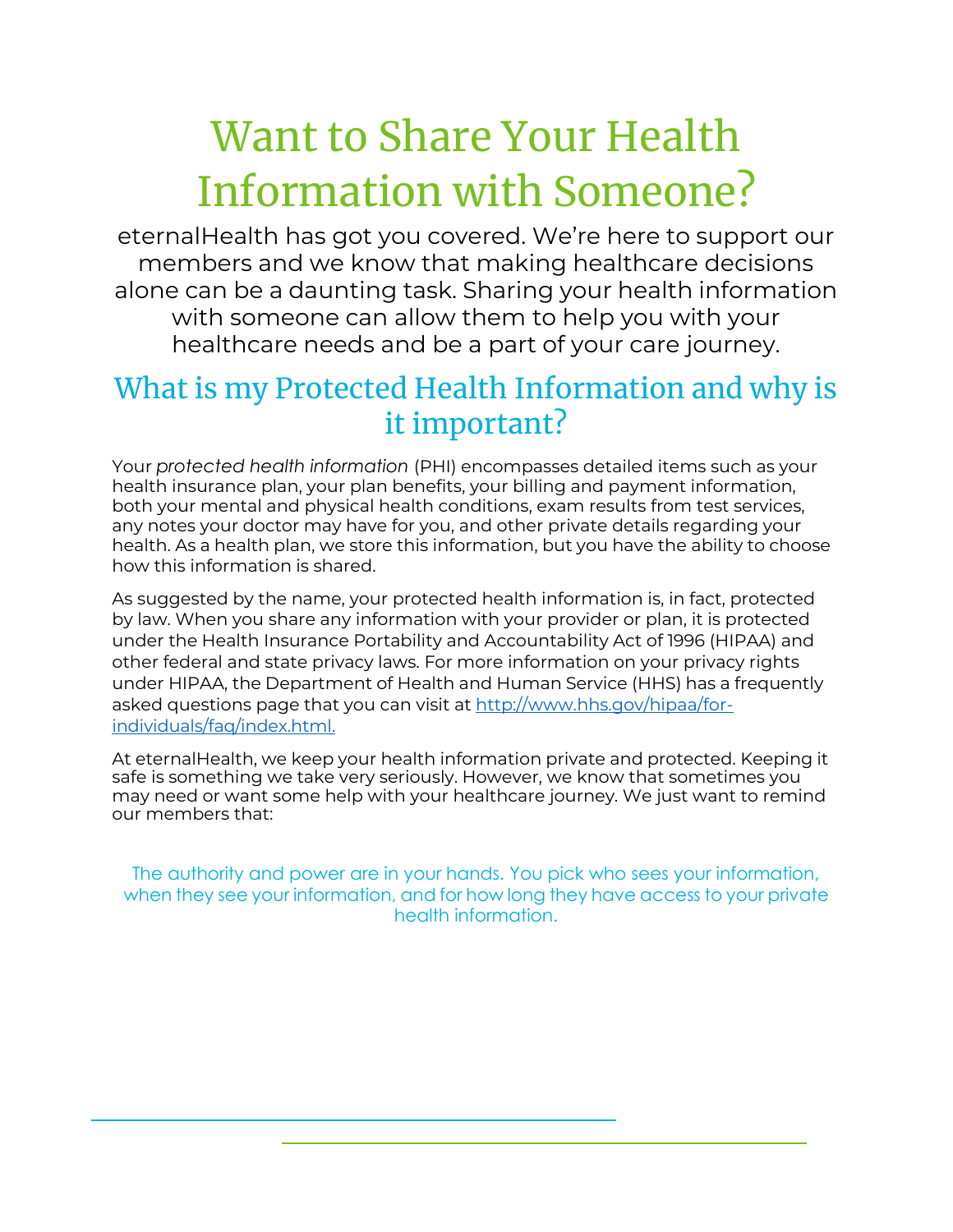#### Who would I want to share my PHI information with?

If you have someone that you want helping you, whether it be a spouse, partner, family member, friend, or someone else you trust, you may want to share your PHI with them. There might be times when you:

- Suddenly fall ill and need someone to call and talk to a doctor or nurse on your behalf;
- May want someone to check on an existing claim or have them file a new claim on your behalf; or
- May want a child or a caregiver to help handle your bills and discuss your plan options and benefits.

For any of these situations, or in other instances where you might want help with your care, eternalHealth will need to get your permission for another person to have access to your PHI. This allows us to directly communicate with them about the best thing for *you.*

### Who should I share my PHI with?

You're free to share your healthcare information with anyone. Usually, people will share their information with a trusted person or organization that can work alongside them or represent them on their behalf. Typically, this is done so that a member can get help with something in their care process. However, be sure to check federal and state laws to protect yourself and ensure that the people you want to share your information with cannot freely share it.

#### When do people stop gaining access to my PHI?

Unless you tell us otherwise, the consent that you provide us will cease sixty (60) days after date you signed the Authorization for Release of Protected Health Information (PHI). This means that they will have access to your information for sixty (60) days. However, you can choose to end sharing your information at any time by sending a letter to:

eternalHealth

P.O. Box 731

Southborough, MA 01772

Please keep in mind that ending your consent will not affect information that's already been shared.

#### Is the PHI form mandatory to fill out?

No, you only need to fill out this form if you'd like to share your PHI with someone. If you'd like to keep your information private to yourself, you're free to skip this form. Either way, your coverage won't be affected!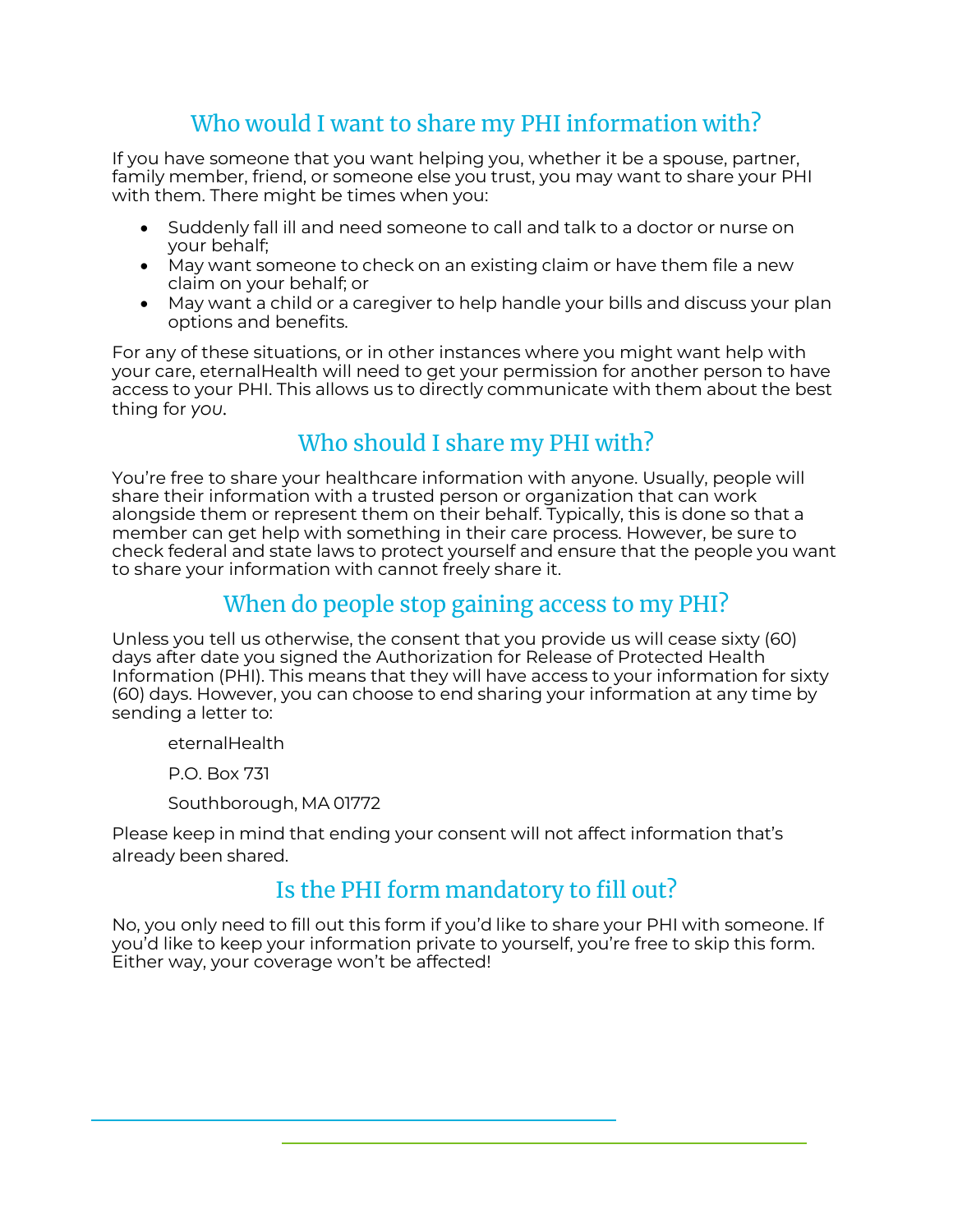## Authorization for Release of Protected Health Information (PHI) Tell us how to share your PHI.

#### Member Details:

| Last Name: ___________________                                                                                                                                                                                                | First Name: __________________ |  | M.l.: |  |  |  |
|-------------------------------------------------------------------------------------------------------------------------------------------------------------------------------------------------------------------------------|--------------------------------|--|-------|--|--|--|
|                                                                                                                                                                                                                               |                                |  |       |  |  |  |
|                                                                                                                                                                                                                               |                                |  |       |  |  |  |
|                                                                                                                                                                                                                               |                                |  |       |  |  |  |
| What to Share (Select One Only)                                                                                                                                                                                               |                                |  |       |  |  |  |
| . The contract of the contract of the contract of the contract of the contract of the contract of the contract of the contract of the contract of the contract of the contract of the contract of the contract of the contrac |                                |  |       |  |  |  |

All PHI. This includes, but is not limited to, information about your health conditions, treatments, prescription drugs, and billing details.

| Limited information. Tell us what you want to share. For example, maybe its    |
|--------------------------------------------------------------------------------|
| information only about a specific health condition or from a certain period of |
| time. Or specific information, like medical, pharmacy, or billing              |
| details. Specify in the line below:                                            |

| Time Period (If applicable): From: |  |  |
|------------------------------------|--|--|
|------------------------------------|--|--|

No matter which option you chose to share above, we can limit certain details if you specify below. Please check off any of the following that you would NOT like us to share.

|                                                                                                                                      | AIDS or HIV tests and treatment records             |                  |                               |  |                                             |
|--------------------------------------------------------------------------------------------------------------------------------------|-----------------------------------------------------|------------------|-------------------------------|--|---------------------------------------------|
|                                                                                                                                      | Drug and alcohol abuse treatment records            |                  |                               |  |                                             |
|                                                                                                                                      | Genetic information, like results from gene testing |                  |                               |  |                                             |
|                                                                                                                                      | Mental health treatment records                     |                  |                               |  |                                             |
|                                                                                                                                      | Psychotherapy records                               |                  |                               |  |                                             |
|                                                                                                                                      | Purpose of Release:                                 |                  |                               |  |                                             |
|                                                                                                                                      | Personal Use                                        |                  | Insurance Payment/Claim       |  | Social Security Disability<br>Determination |
|                                                                                                                                      | Continuing Care                                     | Litigation/Legal |                               |  | Other:                                      |
|                                                                                                                                      | <b>Transfer of Care</b>                             |                  | <b>Social Security Appeal</b> |  |                                             |
| End Date: This form will stay in effect for sixty (60) days. If you'd like to specify a different end date, please<br>specify one: _ |                                                     |                  |                               |  |                                             |